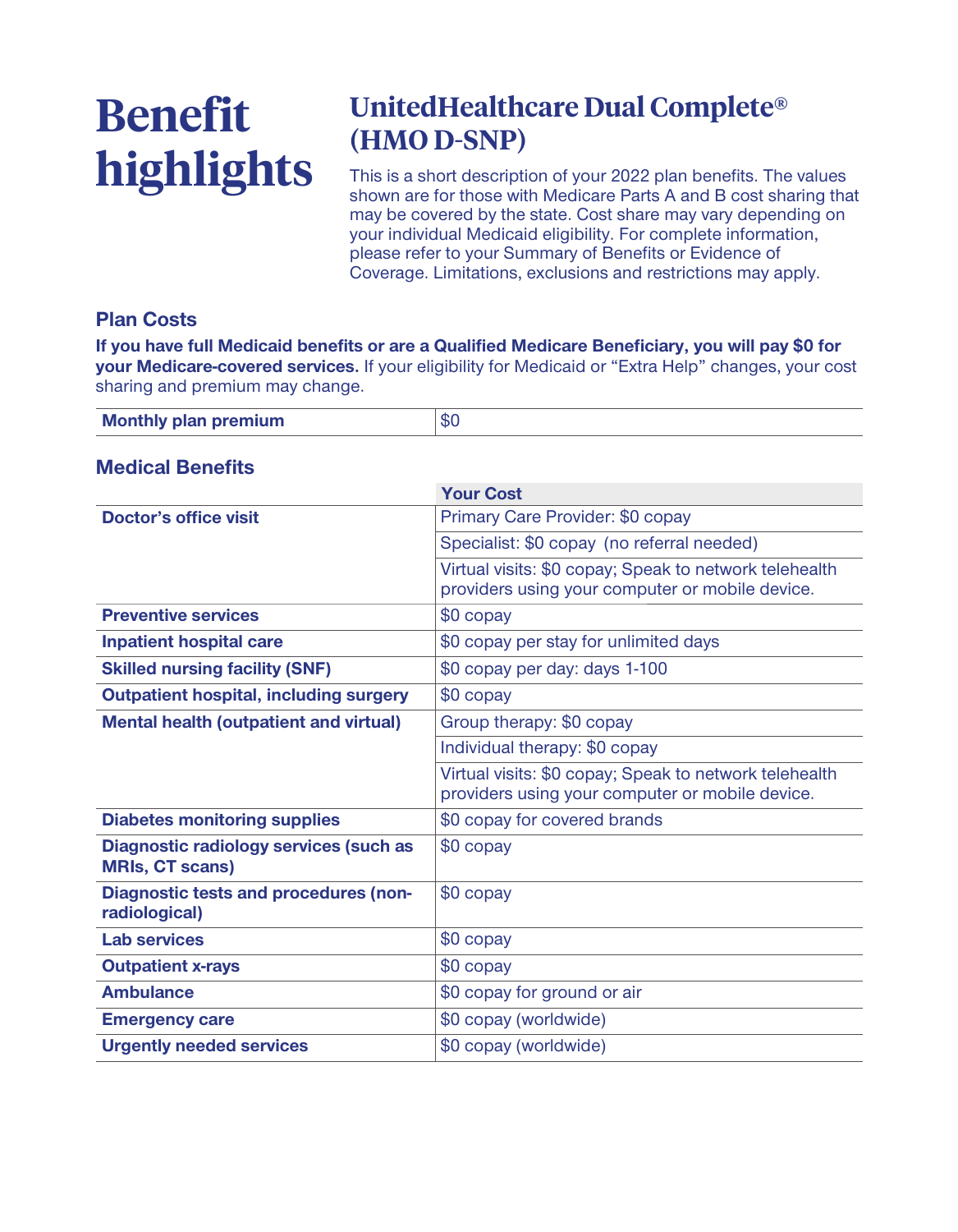## **Benefits and Services Beyond Original Medicare**

|                                                             | <b>Your Cost</b>                                                                                                                                       |
|-------------------------------------------------------------|--------------------------------------------------------------------------------------------------------------------------------------------------------|
| <b>Routine physical</b>                                     | \$0 copay; 1 per year                                                                                                                                  |
| <b>Routine eye exams</b>                                    | \$0 copay; 1 each year                                                                                                                                 |
| <b>Routine eyewear</b>                                      | \$0 copay every year; up to \$400 for lenses/frames<br>and contacts                                                                                    |
| <b>Dental - preventive</b>                                  | \$0 copay for exams, cleanings, x-rays, and fluoride                                                                                                   |
| <b>Dental - comprehensive</b>                               | \$0 copay for comprehensive dental services                                                                                                            |
| <b>Dental - benefit limit</b>                               | \$2,500 limit on all covered dental services                                                                                                           |
| <b>Hearing - routine exam</b>                               | \$0 copay; 1 per year                                                                                                                                  |
| <b>Hearing aids</b>                                         | \$2,000 allowance for hearing aids, up to 2 hearing<br>aids every year through UnitedHealthcare Hearing.                                               |
|                                                             | Includes hearing aids delivered directly to you with<br>virtual follow-up care through Right2You (select<br>models), through UnitedHealthcare Hearing. |
| <b>Fitness program</b>                                      | Renew Active fitness membership, classes and online<br>brain exercises at no cost to you.                                                              |
| <b>Routine Transportation</b>                               | \$0 copay for 24 one-way trips to or from approved<br>locations, such as medically related appointments,<br>gyms and pharmacies                        |
| <b>Personal Emergency Response System</b>                   | Emergency monitoring device at no cost.                                                                                                                |
| <b>Foot care - routine</b>                                  | \$0 copay; 8 visits per year                                                                                                                           |
| <b>Routine Chiropractic care</b>                            | \$0 copay; 6 chiropractic visits per year                                                                                                              |
| <b>Over-the-Counter (OTC) + Healthy Food</b><br><b>Card</b> | \$120 credit on a prepaid card every month to<br>purchase approved over-the-counter products or<br>healthy groceries.                                  |
| <b>Meal Benefit</b>                                         | \$0 copay; Meals provided 1 time per calendar year<br>immediately after an inpatient hospital or skilled<br>nursing facility stay.                     |
| <b>NurseLine</b>                                            | Speak with a registered nurse (RN) 24 hours a day, 7<br>days a week.                                                                                   |

### **Prescription Drugs**

| <b>Annual prescription (Part D)</b><br>deductible    | \$0                                                        |  |
|------------------------------------------------------|------------------------------------------------------------|--|
| 30-day or 90-day supply from retail network pharmacy |                                                            |  |
| <b>All covered drugs</b>                             | \$0 copay<br>Some covered drugs limited to a 30-day supply |  |